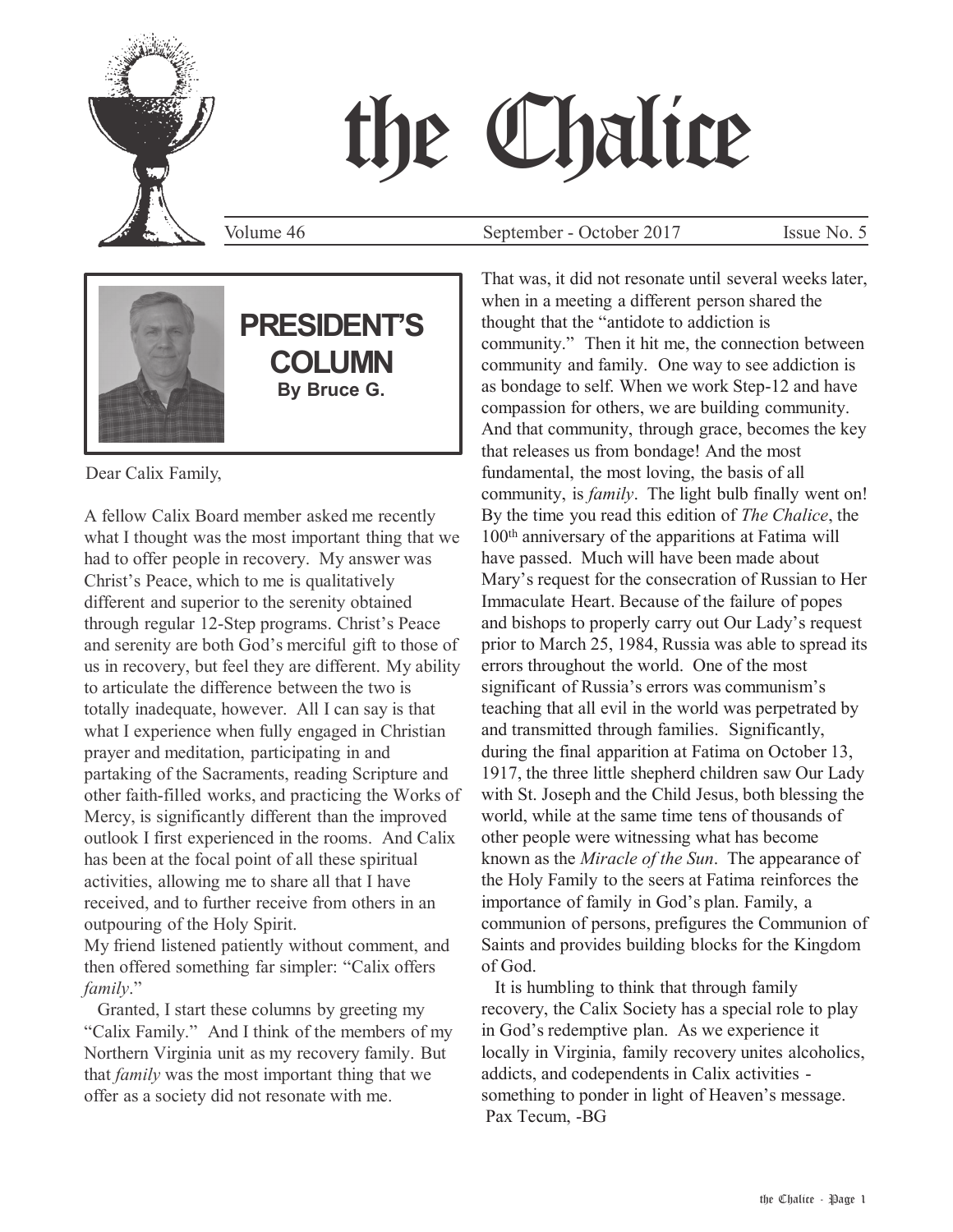# **"Walking with Jesus from Hope to Faith to Freedom" A Retreat in the Spirit of Calix. By Fr. John McHale**

#### **Purpose**

The retreat reflects the 12 Steps of Alcoholics Anonymous—AA.

- The concept of "God as we understood Him" is a challenging idea for many AA members.

- For some, this god could just be the group they joined that would listen without judging them and love them until they could love themselves.

- The purpose of "Walking with Jesus from Hope to Faith to Freedom" is to incorporate the profound insights of 12 Steps into a healing, Christ-centered experience.

- Scripture Exercises are the focus of the retreat. They use a re-enactment of the Scriptures scenes. Jesus is alive to us in the Word.

#### **Explanation of Scripture Meditation**

 - Each Scripture Exercise will begin with a reading from one of the Gospels.

- These readings are followed by a meditation where we are invited to identify with a person in Scripture and imagine ourselves in the scene

- There are many Scripture Exercises during the retreat. Each is different and will invite us to reach out in faith and explore our feelings.

- The exercises will facilitate our opening up fully before Christ, who is present and waiting to speak to us.

- After each exercise we will share our thoughts and feelings about what we experienced.

#### **Friday's Retreat Activities**

•**Welcome, Introductions and Explanation of Living Scripture •Celebration of the Sacrifice of the Mass •Dinner •Prodigal Son •The Man Possessed by Demons •Jesus Cures the Paralytic •The Woman Caught in Adultery •Night Blessing •Reconciliation** •**Adoration** 

#### **The Prodigal Son**

We will confront our sinful actions and omissions and this will assist us in committing to the steps necessary to address these failures. It's an invitation and a challenge to acknowledge our brokenness and to humbly ask God to remove those defects of character.

#### **The Man Possessed by Demons**

We come to grips with the "demons" that have bound us in chains. We will be encouraged to recognize and acknowledge that there is one that can restore us to sanity and to make the decision to turn our will and lives over to the care of our Lord and Savior, Jesus Christ.

#### **Jesus Cures the Paralytic**

We are invited and challenged to acknowledge the mercy and healing power of God and to make a decision to turn our will and lives over to the one who is most able to transform us into the wonderful persons we're meant to be.

# **The Woman Caught in Adultery**  We experience Jesus foiling the attempt of the religious leaders to use the law to victimize a vulnerable woman. Jesus reaches out in forgiveness and mercy to heal her sinful brokenness and to show the true image of God, a God of boundless

love. This gives us an opportunity to recognize Christ's desire to heal our brokenness and to surrender it all to Him.

#### **Saturday Morning Retreat Activities**

**•Celebration of the Sacrifice of the Mass •Breakfast •Good Morning •Group Sharing •Lunch**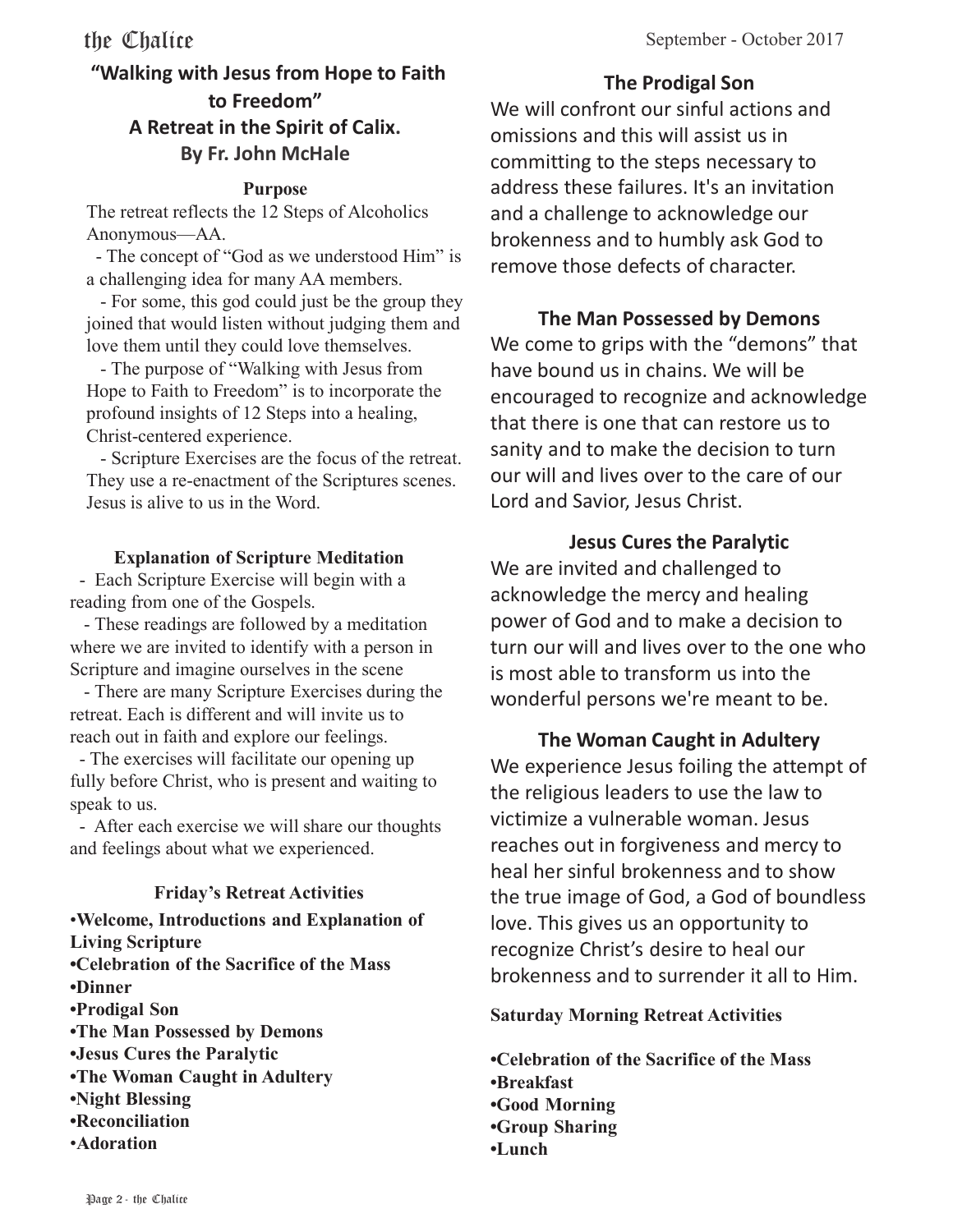# **Saturday Afternoon and Evening Retreat Activities**

- •**Peter Confesses His Sinfulness to Jesus**
- •**Zacchaeus Makes Amends**
- •**Nicodemus Learns that Jesus is the Messiah**
- •**Jesus Suffers and Dies on the Cross**
- •**Jesus Rises from the Dead**
- •**Disciples on the Road to Emmaus**
- •**Proclaiming the Good News**
- •**The Agape Meal**

# **Peter Confesses His Sinfulness to Jesus**

We observe Peter, blinded by pride, resenting the command that Jesus gives. We have the opportunity to see - like Peter - that confessing failures to Jesus and surrendering to him opens up the way to be transformed into the persons God intents.

# **Zacchaeus Makes Amends**

This Scripture Meditation focuses on the need to make amends. It helps us to identify the actions to be taken and to plan to make them. It's an invitation and a challenge to "clean the slate" thereby removing barriers to lives that are happy, joyous and free.

# **Nicodemus Learns that Jesus is the Messiah and Must Die**

We are able to discover that Jesus is the Son of God sent by the Father to save us from just punishment for our sinfulness. It will help us to understand that that despite our ungratefulness, Jesus willingly consented to a horrible death. This Scripture is an invitation to give thanks and praise to our loving Savior.

# **Jesus Suffers and Dies on the Cross**

We experience the reality of Jesus offering himself up for our salvation. It will help relate his suffering to the sufferings in our lives. It is an invitation and a challenge to accept the sufferings God allows so that he may use those to heal and transform us.

# **Jesus Rises from the Dead**

We are able to experience the amazement and joy of Jesus' victory over sin, suffering and death. It will assist in understanding that the defeats of this life are passing difficulties on the path to eternal glory. It is an invitation to rejoice in the gift of eternal life that God offers.

**Disciples on the Road to Emmaus** 

We observe and experience the joy of the disciples in coming to understand God's true plan for the Messiah through the teaching of their new companion. It's an invitation to be open to becoming Jesus' disciples and reap the eternal rewards of discipleship.

# **Proclaiming the Good News**

We experience Jesus' call to become his witnesses and join with the disciples in receiving the Holy Spirit and taking the Good News to those who open themselves to the forgiveness and mercy of the Lord, Jesus Christ.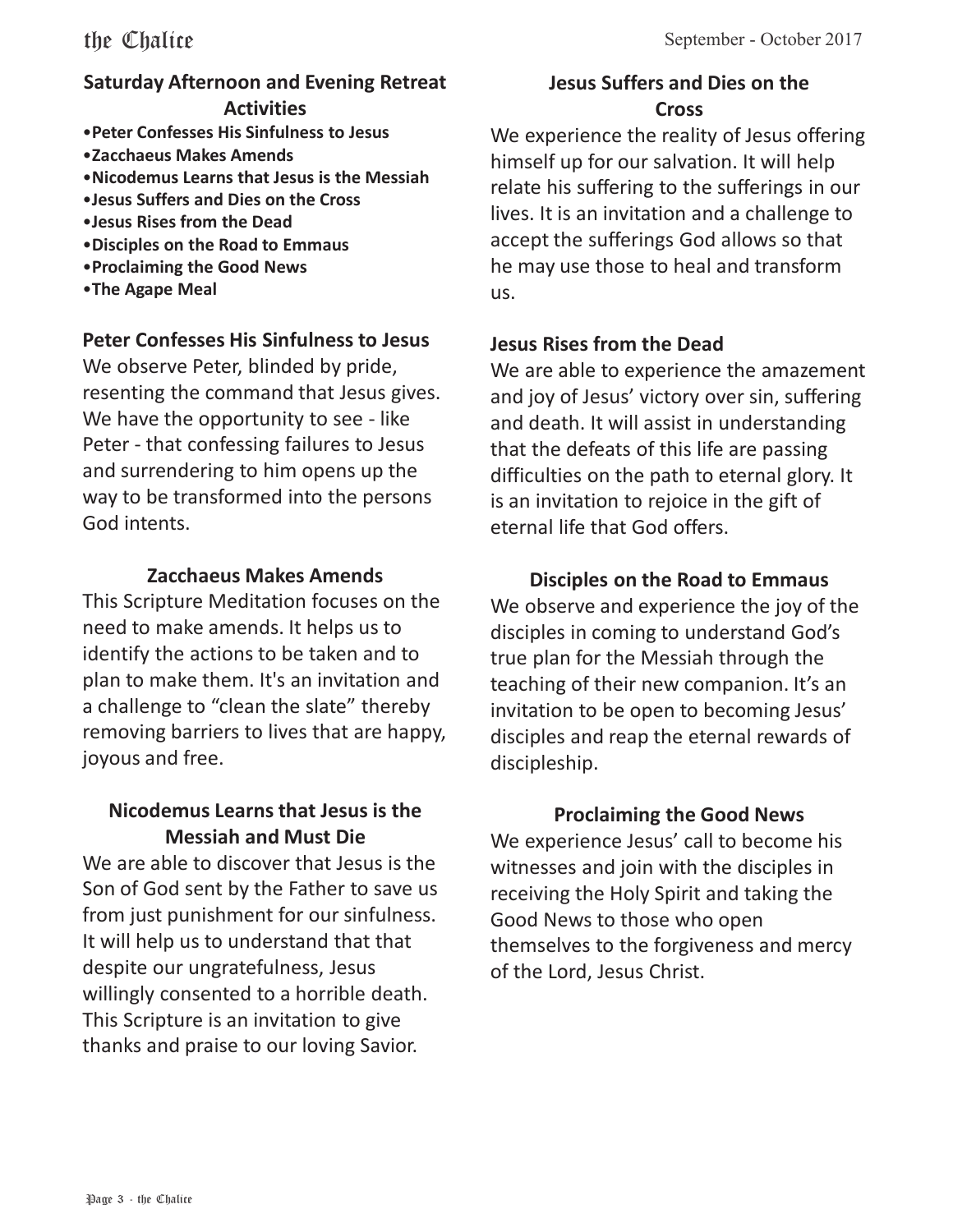

#### **The Agape Meal**

•The dinner is to be a sharing of agape love. •The retreatant will have listened to and reflected on the Scripture Meditations that helped them recognize their powerlessness. •Come to believe that God can do for them

what they can't do for themselves.

•Made the decision to turn their will and life over to the care of their Lord and Savior, Jesus Christ.

•Acknowledged their sinfulness.

•Asked God to remove their defects of character..

•Planned to make amends to those they have harmed

•Are willing to share the message of their spiritual awakening and of God's mercy with others in bondage.

•Ask God to break the Soul Ties which stand in the way of completely surrendering to Him.

•During the meal the retreatants will hear the testimony of the companions of the Apostle Paul about their work sharing the Good News throughout Asia Minor and areas of Eastern Europe.

•In the concluding portion of the meal the retreatants will give their testimony on:

•What the retreat experience has been for them

•How they plan to apply that experience.

# **Sunday Retreat Activities**

- •**Celebration of the Sacrifice of the Mass**
- **•Breakfast**
- **•Good Morning**
- **•Retreat Closing**

**To find out about having the "Walking with Jesus from Hope to Faith to Freedom" Retreat at your location visit:**  *Hopetofaithtofreedom.org* 

*Evaluations of The First "Walking with Jesus" Retreat 9/15 – 17/2017 The feedback from the participants on the Retreat rated it from Great to Excellent. One change two of the attendees suggested was to provide more time in the schedule for both personal stories and all the Scripture Meditations.* 

 *Now, many including those who attended the Retreat are asking when the next one will be held.*

#### **Prayer Requests**

- I will like to find prayer groups in my area that I can participate with. Thank you very much for your prayers. God bless! **Dan S**
- Recovery, reconciliation with my wife Mary after current separation, and reuniting us all as a family with our six children. **Ray F**
- For the repose of the soul of John Forest who died from the disease of addiction and for his family who mourn. **Sheila D**
- My mother in law. Lee H. who is in hospice now. Pray for restful passing into eternal life with Jesus our Lord. **Dale C**
- For the humility to commit to working the 12 steps of the AA program. I'm currently working on my first 24 hours. **Nick R**
- I have struggled alcohol addiction since 1990 with only one sober period from 2000 to 2005. Please pray for my deliverance which I sorely need and desire. Thank you. Steven K
- For my friend Dan who is struggling with detox from alcohol addiction, that he may continue with the rehab treatment he needs. Deacon **Don S**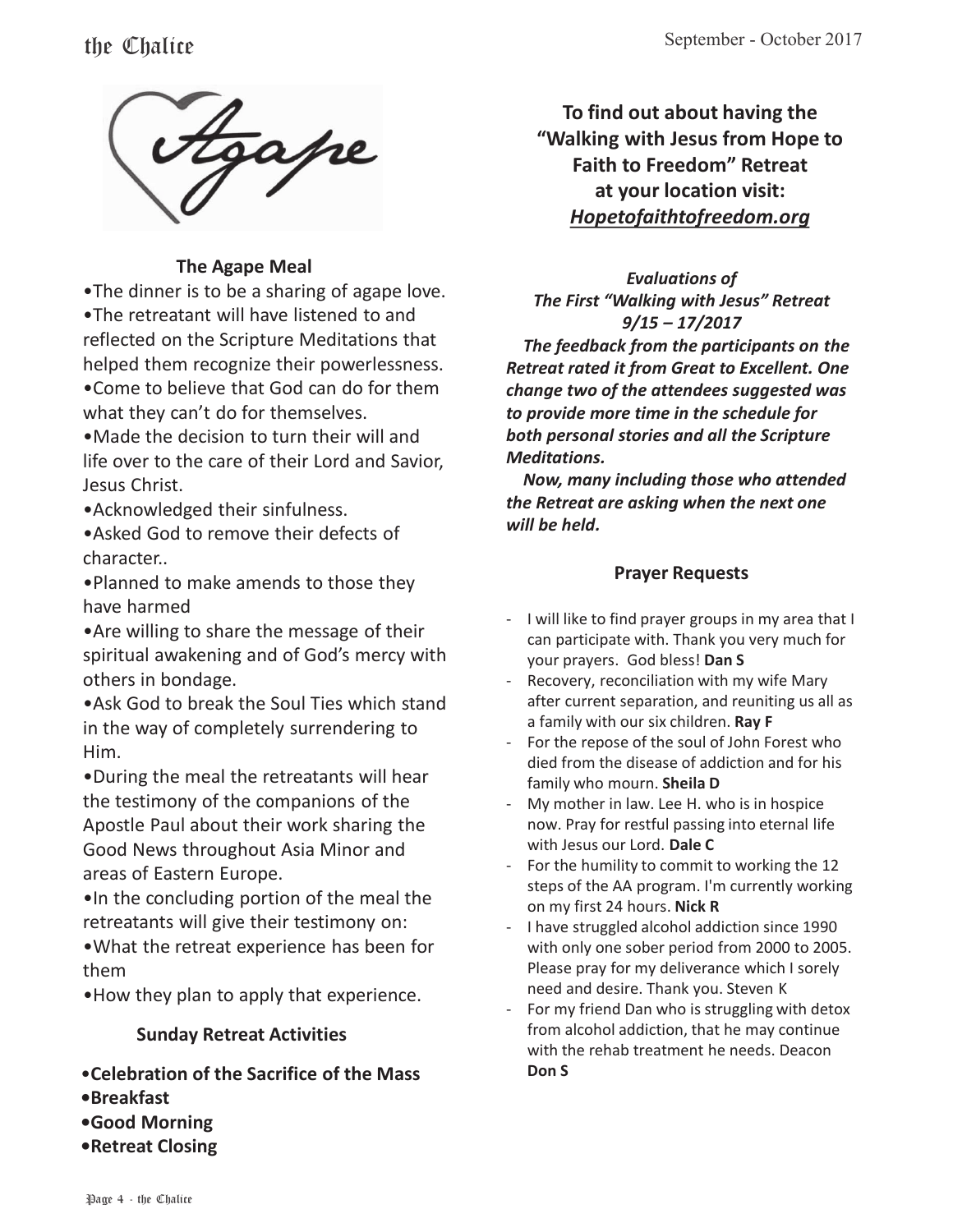# **Victorious Sting?**

 Before my priestly ordination, the one thing I dreaded most was to officiate at my parent's funerals. How would I do that? With trepidation, I wondered.

 May 21, 1995, my brother Anthony, died in a crack house with a needle in his arm from a drug overdose. At Saint Gabriel's, my home parish church, I stood in the sacristy with priest friends praying for the repose of my brother's soul and for the grace to celebrate my brother's funeral Mass. After my the prayer, I heard in my heart, " I got this. He's my brother more than yours. Let me do it."

"How?" I asked.

"Watch me," the Lord said.

 Trusting, I surrendered to Jesus, watching Him.

 Through the eyes of priesthood, I saw the savior in my body standing before Anthony's casket, sprinkling holy water, and claiming him as His own. During my homily, before the crowded congregation, I felt as if I were sitting with my family listening to the Risen Lord speaking through my voice, tongue, and lips about eternal life. Truly, thus far, this was the highlight of my priesthood. March 30, 2003, my father suffered a stroke. At the hospital when I sprang from the car, my Saint Joseph medal—that I carried with my sacred oils—fell out of my pocket. Kissing it up, I realized that my father was going to die a happy death. About 20 of us gathered around my dying father singing, *Be Not Afraid.*

 Interrupting us the doctor requested that we leave the room while he removed the ventilator. When we returned, I placed the Blessed Sacrament upon the blue blanket that covered him. Then we sang *O Sacrament Most Holy and Immaculate Mary*. Watching the monitor numbers steadily falling, I noticed the vertical line becoming like passing 'M's" reminding me of Mother Mary's presence.

We were praying the rosary as the numbers were dropping low.

Coming to the 'Hail Holy Queen' at the words *after this our exile show unto us the blessed fruit of thy womb, Jesus,* I heard 'beeep', and saw the flat line go by. Wiping my eyes, I believed that my father was with Our Father.

 Again, at Saint Gabriel's, in the sacristy, surrounded by priest friends, I heard another divine whisper, "He's my son more than your father." Surrendering to the High Priest, I trusted that the Merciful Lord would do the same for my father as He did for my brother during his funeral Mass. And he did! It was graceful, peaceful, joyful. On the Fourth of July, 2013, my brother Harry—suffering from Post Traumatic Stress Disorder and a recovering alcoholic and a member of Calix dreamt about the horrors of Viet Nam. Springing out of bed, on that diabolical night, he landed into the bureau and broke his neck. During his 14 months of paralysis, he was professed into the Secular Franciscan Order as Brother Joseph Francis, the same religious name as Venerable Matt Talbot. We all prayed that Harry would be the miracle for Matt's beatification and that he would resume his heroic acts for Our House Ministries.

 Realizing that the miracle wasn't happening, I prayed, "Then, please God take him home." After praying that prayer for weeks, I finally prayed, "O God, I'm tired of telling you what to do. Thy will be done!" Then God took Harry to Himself, September 2, 2014, for the Miracle of Homecoming.

 Again with my mournful family, in the midst of our crowded church, surrounded by marines, secular Franciscans, and priests, I was carried through the funeral services knowing that my Big Brother was more His brother than mine, and I believed he heard the Lord Himself say, "Harry, Semper Fi! Hurrah!".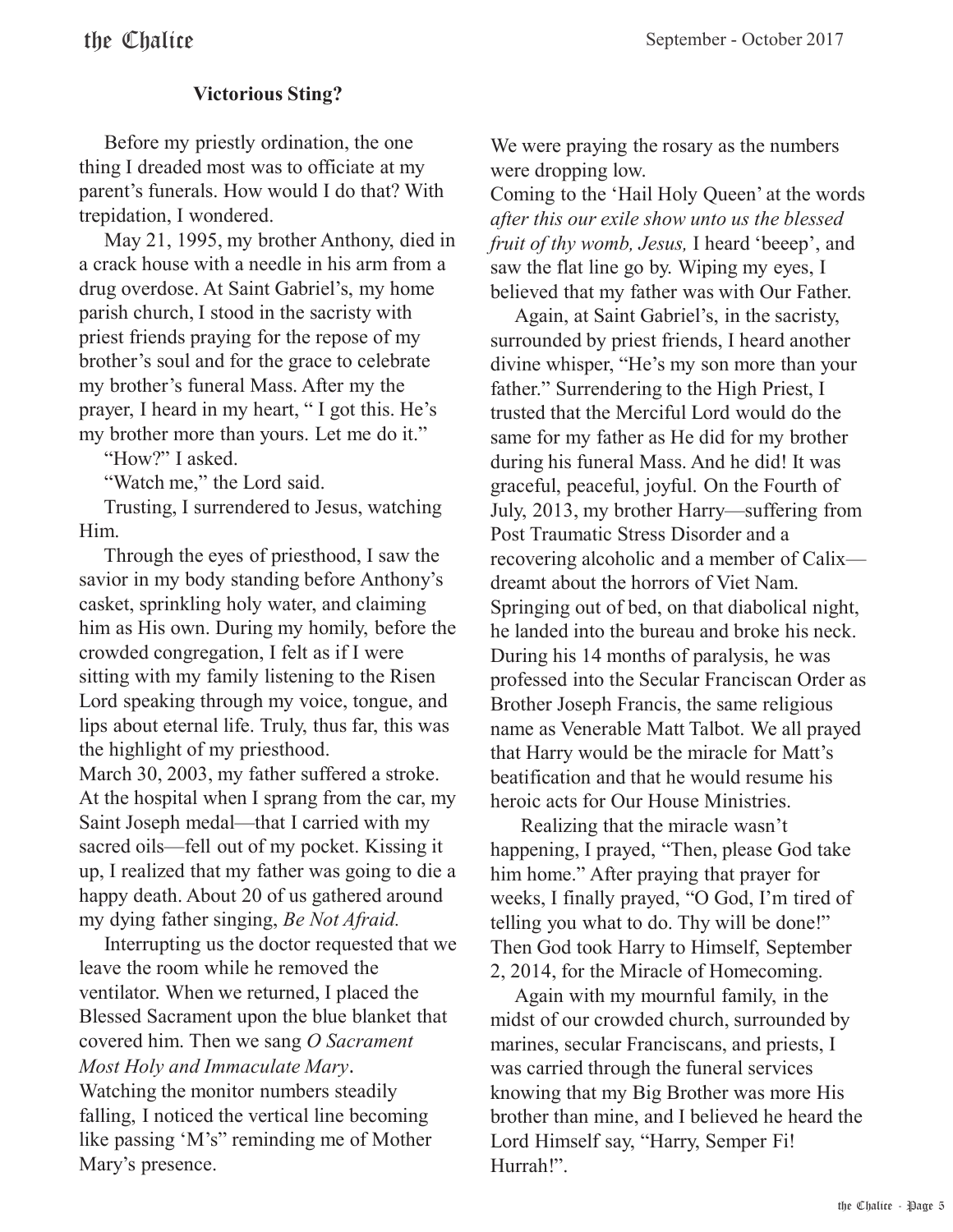The day after Mother's Day, 2017, my mother was hospitalized with pneumonia. Because she refused the ventilator, she was placed in hospice at my sister's home. Always I saw my mother as a religious woman and daughter of the Church, but in these last months of her life, I really saw her great sanctity.

 Everyday, I visited my mother with Holy Communion. On a few occasions I celebrated Mass at her bedside. Our family conversations were always spiritual. Sometimes mom would break out singing hymns, especially Marian ones. Once she said to me, "Father Douglas, Reverend McKay, Dougie, go into the world and tell the good news of salvation." Then she prayed, "Our Father…."

 Another time, she said, "Pray, pray, pray." "Pray what?" I asked.

"Hail Mary full of grace…."

 And often she'd say, "Stay together in love." Then she would pray, "Glory be to the Father and to the Son and to the Holy Spirit…."

 Sometimes, in the midst of my family, she would lift herself up and fixate above us speaking to the angels, the saints, and to God Himself: "Jesus, Mary, and Joseph, I love you." And to her guardian angel, "Saint Bernadette, pray for me." Or just "Jesus… Jesus… Jesus…" I never heard anyone say the Holy Names more sweetly than my mother. "Jesus, Mary, Joseph come take me home," she would repeat again and again, and she never let go of her rosary beads.

 On Labor Day, 2017, I felt frustrated for missing my morning visit to mom. Priestly obligations kept me away that morning. However, I got to her around the three o'clock hour. After kissing my mother, I sat down with some relatives reminiscing about family times. Suddenly, my mother grunted as if to proclaim, "It's Time!"

 My sister Peggy and I, after our relatives left, started the prayers for the dying.

When I held up the Most Blessed Sacrament, mom fixated on His real presence, and I blessed her with the sacred host. Sensing His crucified presence in my mother, I prayed out loud His seven last words. When I said "It's finished" she swallowed hard and stopped breathing.

 Patiently, I waited to hear one more breath believing that Jesus would breathe it Himself and destroy her death. Sensing that she was now outside her body standing next to Mary at the foot Calvary, I heard in my heart Jesus speaking to my mother: "Woman behold your daughter, Agnes behold your mother. Father, forgive Agnes, she didn't know what she was doing. I thirst for Agnes. This day, Agnes, you will be with me in paradise." And then, I heard, "Mother, we won, we got Agnes. It's finished!" All of this was going on as I held my hands on my mother's head. She who formed my hands in her womb and who ushered me from God into this world were upon my mother ushering her into God. It's hard to put into words what I experienced in her last hour when all her 'Hail Mary' prayers were fulfilled. It was above space and time making me aware of His presence in priesthood, in Eucharist, and in my mother. A wonderful wave of peace flowed over me, and I knew my mother was all right with God. After kissing mom good-bye, Peggy and I embraced with grateful hearts, peaceful minds, and joyful tears. It was all a Holy Communion in the Mystical Body of Christ. Truly, it was!

 Still in that same joy and peace and gratitude, I celebrated mom's Graduation Ceremony. Yes, she graduated life with the highest honors, Summa Cum Laude, in the presence of so many priests, religious, friends, and family members in the church she dearly loved. Today, I know I will be a better priest, because I have two mothers in heaven praying for me: my saintly mother and my Blessed Mother.

 O death where is your victorious sting? Thank you, fellow Calix members, for all your prayers for my mother, my family, and for me.

Father Douglas McKay O.F.S.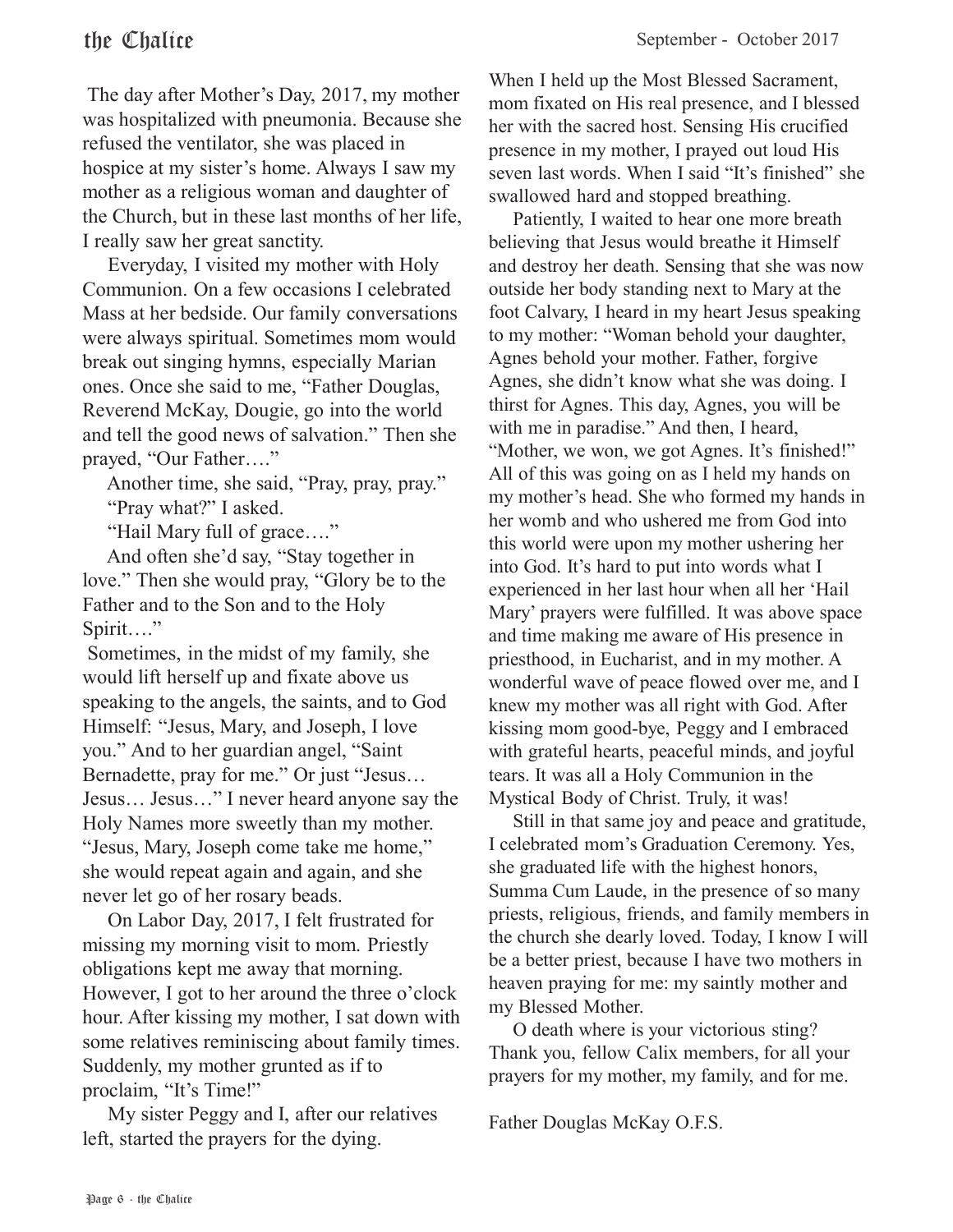# the Chalice

#### *Members Who have past away 2010 -2017 Eternal Rest Grant unto Them, O Lord*

*Bette Baxter, James "Butchie" Brown, Annie Burns, Chuck Daley, Phyllis "Irish" Guthrie, Dave Hachel, Terry Haggerty Father Charles Keenan, Carol Leone, Debbie Marchese, Pat McLaughlin Monica O'Kane, Andy Williams Evy Wybest, Fr. Leo A. Dolan Marriane Hinderks, Beatris Jacques Loretta A. Kallaugher, Cecilia and Phil Oknich, John Pucek, Joseph Pytko*  . *Jan Racek, John Stone, Don Gostomski Bob Johnson, Ed Krof, Joseph M. Lynch Frank McGill, Harry McKay, Mary Walters, Margaret Stutsman Fr. Simon Wood, Bev Adams Hannah Kiernan, Mike Moen Herb Rigg, Rev. Cornelius Carr, SJ Pat Hewitt, John Leuzzi, Joe McGehrin Jim O'Keeffe, Mary Reardon Billy Wagner, Stanley Jackson Carl Ursino, Tom Gibbons* 

#### **St Monica, Patron Saint of Alcoholics**  By **Christina B.**

 As Catholics, we are richly blessed with a treasure trove of Saints from whom we can learn so much and lean on in times of need. While we are introduced to Saints in many ways, most have come to know St. Monica because she is the mother of St. Augustine, one of Christianity's most influential theologians.

 I got to know St. Monica in a much different way. In mid-August 2012, after a rehab program at Father Martin's, I reentered society. Like many newly sober alcoholics and addicts, I found every day to be an intense struggle. . I had the privilege at rehab to attend daily Mass, and after coming home, I flocked to Mass every day.

 On August 27, I was amazed to discover that the Saint of the day was St. Monica, the patron saint of alcoholics. I felt blown away to consider that (1) the Church even has a patron saint of alcoholics, (2) she lived 1,500 years ago, and (3) she is a woman!

 Five years ago, I held onto St. Monica as a life raft in early sobriety. Since then, I have gotten to know her even better. As the mother of St. Augustine, a man so wayward that he described himself as "wretched", St. Monica prayed constantly for his conversion. She never gave up on him and even followed him from Africa to Rome to Milan. After decades of persistent prayer, St. Augustine converted to Christianity. He credited his mother's tireless prayer as one of the factors which led him to God.

 I have learned to lean on St. Monica when I pray for loved ones suffering from addiction. She has taught me two important things. First, prayer is powerful, and there is no such thing as "just" praying for someone. Second, nothing is impossible with God. Nothing.

 In the Calix creed, our second purpose is to promote the spiritual development of our membership. In that respect, I would like to share with you a novena that has helped several people in my life, and has drawn me closer to this beautiful Saint, St. Monica:

 "Dear Saint Monica, you were once the mournful mother of a prodigal son. Your faithfulness to prayer brought you and your son so close to God that you are now with him in eternity. By your intercession and God's grace, your son St. Augustine became a great and venerable Saint of the Church. Please take my request to God with the same fervor and persistence with which you prayed for your own son.

#### *(Mention intentions)*

 With your needs, worries and anxieties, you threw yourself on the mercy and providence of God. Through sorrow and pain, you constantly devoted yourself to God. Pray for *(name of person)* that *(he/she)* might join you in such deep faith.

 Above all, dear Saint Monica, pray for (*him/her*) that (*he/she*) may, like your son, turn from sin and become a great saint for the glory of God."